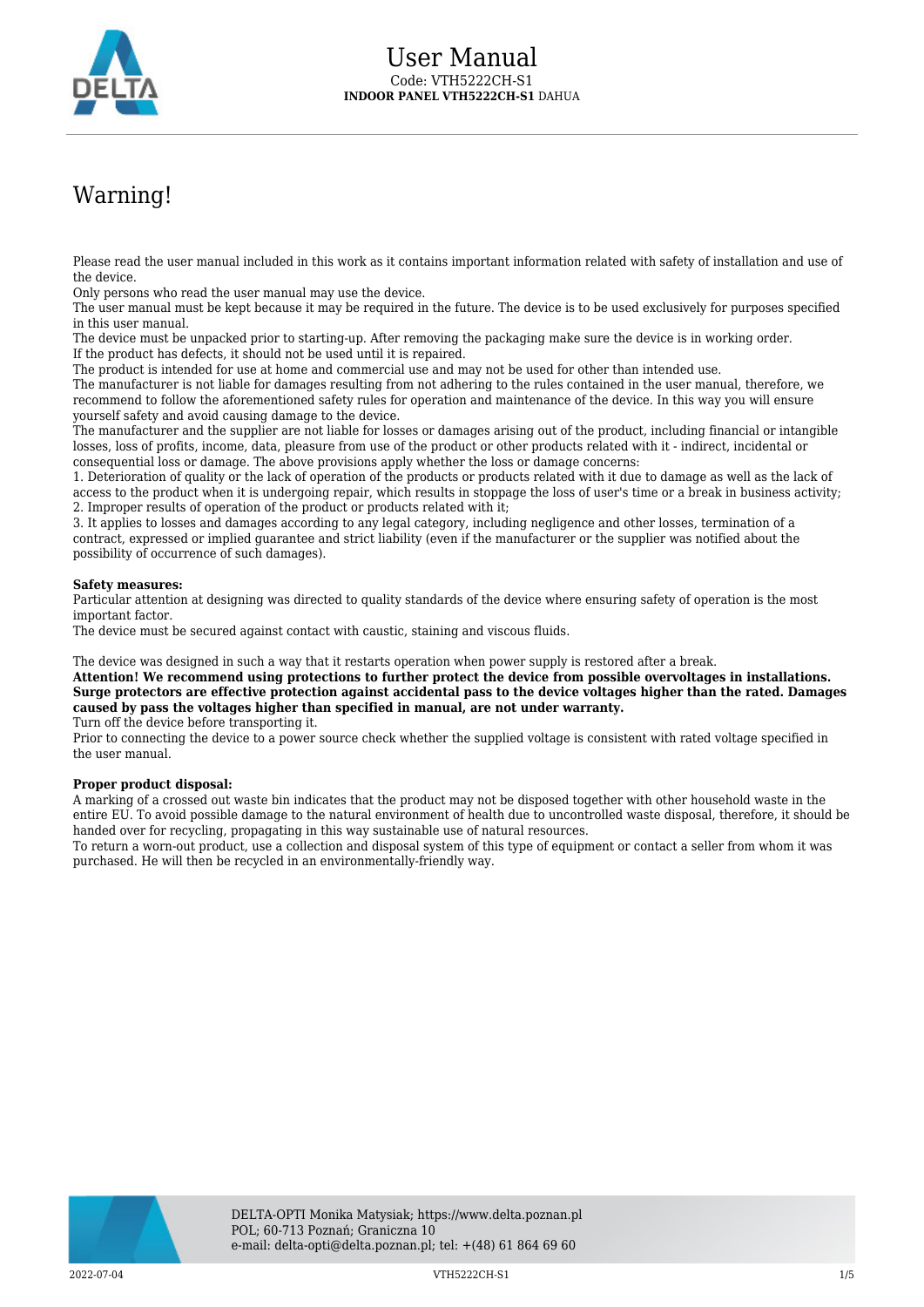

### User Manual Code: VTH5222CH-S1 **INDOOR PANEL VTH5222CH-S1** DAHUA



The VTH5222CH-S1 panel has been designed to create a simple and effective system of local communication.

It can be also used as simple alarm control panel, or notification module by the support 6 alarm inputs.

**Attention!** When selecting 2-wire devices, check the compatibility list available at the bottom of the page in the "files" section.

| Application:     | 2-wire doorphone installation                                                                                                                                                                                                                                                                                                                                                                                                                                     |
|------------------|-------------------------------------------------------------------------------------------------------------------------------------------------------------------------------------------------------------------------------------------------------------------------------------------------------------------------------------------------------------------------------------------------------------------------------------------------------------------|
| Shield:          | 7 "TFT-LCD color matrix                                                                                                                                                                                                                                                                                                                                                                                                                                           |
| Resolution:      | 800 x 480                                                                                                                                                                                                                                                                                                                                                                                                                                                         |
| Internal memory: |                                                                                                                                                                                                                                                                                                                                                                                                                                                                   |
| Main features:   | • Memory card slot - Support of the Micro SD cards up to 32GB for video recording,<br>· Microphone built-in,<br>• Speakers built-in,<br>• Bidirectional communication.<br>• Smooth adjustment of monitor parameters: image brightness, ring tone volume and<br>conversation volume,<br>• The possibility of extending the functionality to IP system features with using the<br>VTNS1006A-2.<br>. The ability of direct communication between two or more panels, |
| Controlling:     | One-touch action buttons + capacitive touch screen                                                                                                                                                                                                                                                                                                                                                                                                                |
| Alarm inputs:    | 6                                                                                                                                                                                                                                                                                                                                                                                                                                                                 |
| Power supply:    | Supplied by VTNS1006A-2                                                                                                                                                                                                                                                                                                                                                                                                                                           |
| Operation temp:  | $-10 °C$ 55 °C                                                                                                                                                                                                                                                                                                                                                                                                                                                    |
| Color:           | White                                                                                                                                                                                                                                                                                                                                                                                                                                                             |
| Weight:          | $0.47$ kg                                                                                                                                                                                                                                                                                                                                                                                                                                                         |
| Dimensions:      | 200 x 137 x 24 mm                                                                                                                                                                                                                                                                                                                                                                                                                                                 |



DELTA-OPTI Monika Matysiak; https://www.delta.poznan.pl POL; 60-713 Poznań; Graniczna 10 e-mail: delta-opti@delta.poznan.pl; tel: +(48) 61 864 69 60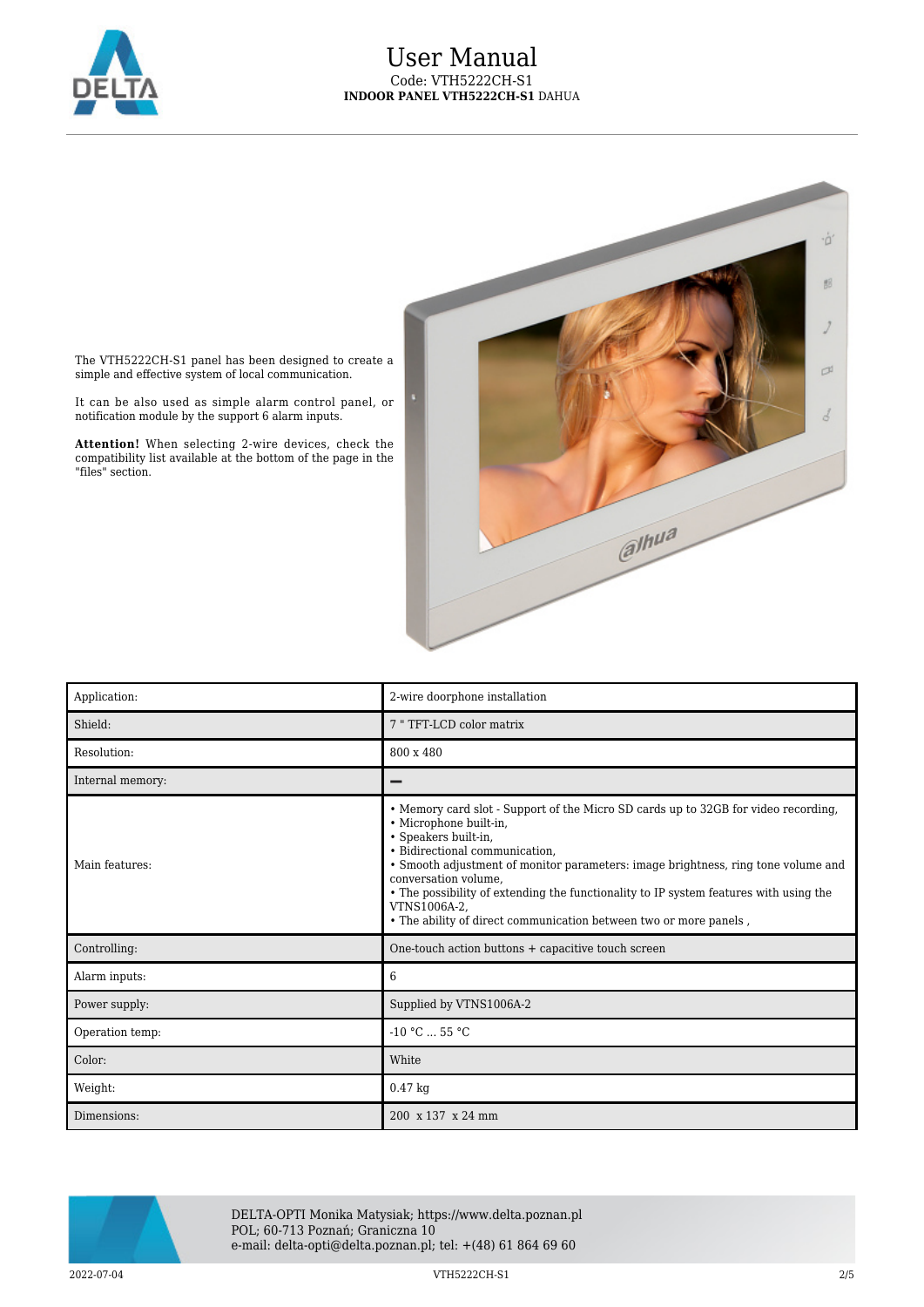

## User Manual Code: VTH5222CH-S1 **INDOOR PANEL VTH5222CH-S1** DAHUA

| Supported languages:  | English      |
|-----------------------|--------------|
| Manufacturer / Brand: | <b>DAHUA</b> |
| Guarantee:            | 3 years      |

Front view:



Rear view:



Connectors view:



DELTA-OPTI Monika Matysiak; https://www.delta.poznan.pl POL; 60-713 Poznań; Graniczna 10 e-mail: delta-opti@delta.poznan.pl; tel: +(48) 61 864 69 60

2022-07-04 VTH5222CH-S1 3/5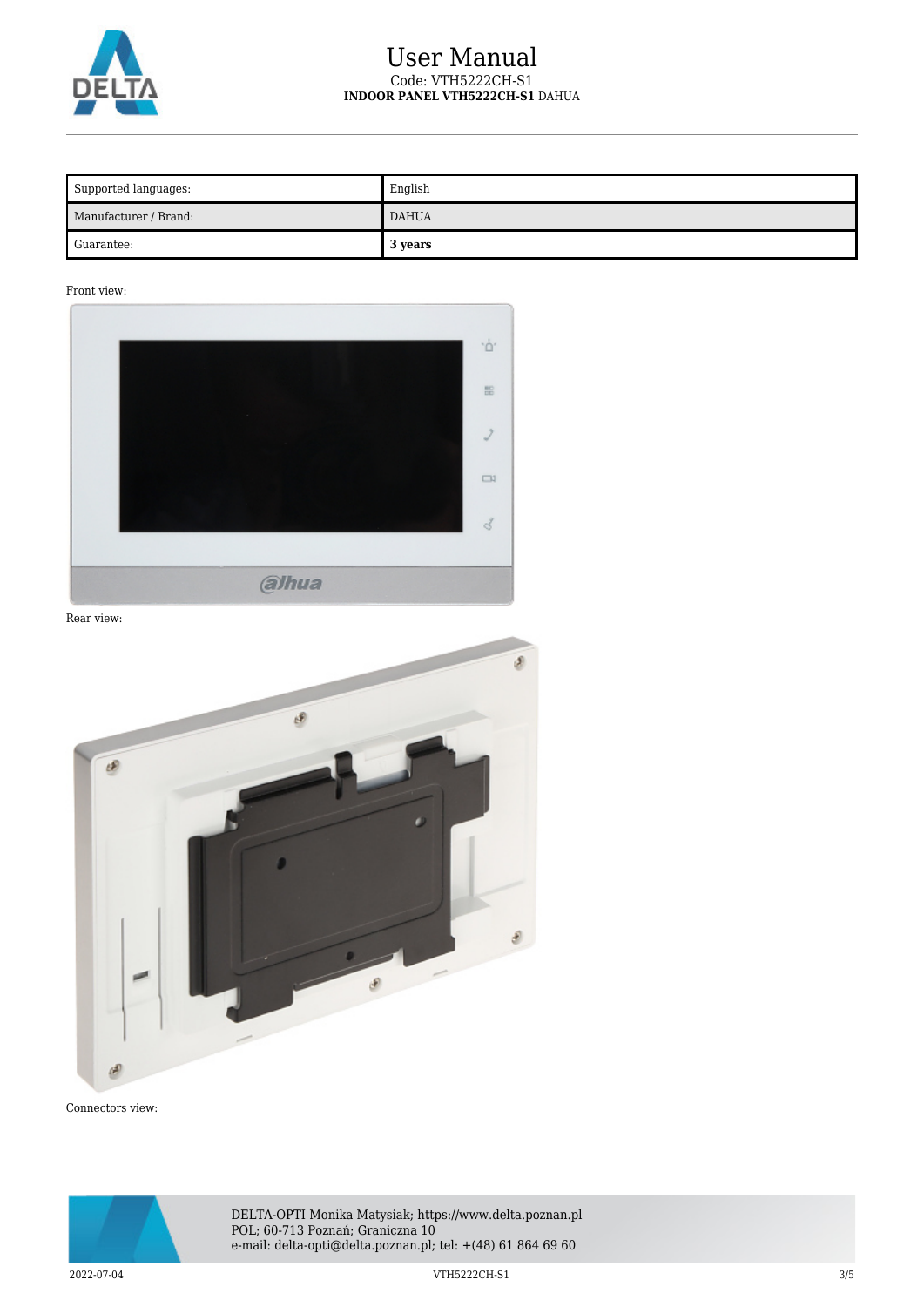



Memory card slot:



DELTA-OPTI Monika Matysiak; https://www.delta.poznan.pl POL; 60-713 Poznań; Graniczna 10 e-mail: delta-opti@delta.poznan.pl; tel: +(48) 61 864 69 60

2022-07-04 VTH5222CH-S1 4/5